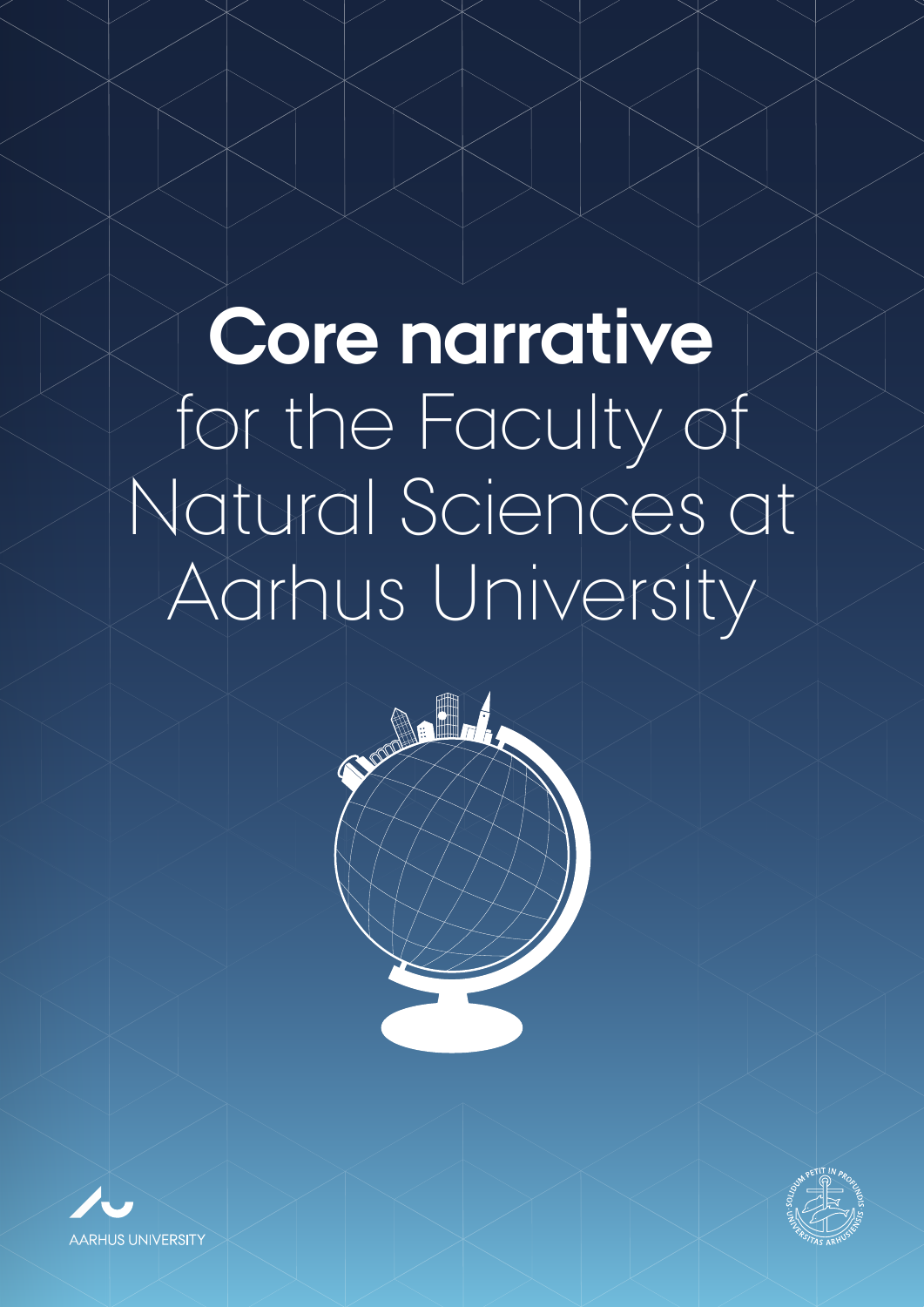The researchers, teachers, politicians, business people and stakeholders who founded Aarhus University in 1928 were pioneers. It was the driving force back then, that knowledge at an international level should be generated, developed and communicated in Aarhus and not just in Copenhagen. Their keywords were – and still are – courage, skill and persistence. Located close to the city - and, today, in the city centre - the university developed along with society, because both the city and the university depend on the life and the knowledge originating in both places.

Pioneers within natural science also established the Faculty of Natural Sciences in 1954. The Faculty was established as a collection of existing departments within the classical science subjects of physics, chemistry, mathematics and geography, and shortly after it expanded to include astronomy and biology. Since it was established, the Faculty has been at the forefront of developing new courses and programs that have later become independent departments, e.g. computer science (from 1971 and from 1998 as an independent department), molecular biology (from 1968) and nanoscience (from 2002).

The Faculty of Natural Sciences has grown via ambitious researchers and curious students have who have moved the boundaries and defined new fields of research and new departments, and thus defined the Faculty as it stands today.

## **PIONEERING SPIRIT, COLLABORATION AND AMBITION FORGE STRONG BASIC RESEARCH IN NATURAL SCIENCE**

The values from 1928 have been passed on: science pioneers, with focus on world-class education and basic research. Thanks to courage, skill, enthusiasm and persistence, subjects and research that started as niche areas have developed into full-fledged subjects and research areas. We will continue to be recognised for these qualities.

The Faculty of Natural Sciences is thus based on basic research, the pursuit of excellence, curiosity and focus on contributing talented graduates and research-based solutions to societal challenges. The pioneering spirit characterises Natural Sciences: We have a strong and ambitious community in which talented students can become an active part of laboratory research, fieldwork and the development of theoretical subjects. We have a flat structure, high ambitions and a strong international orientation. At the Faculty, we strive to be among the best in the world, and we know that great results are created by exceptional and ambitious researchers. We are proud to have a vibrant and collaborative study and research environment, and behind every major result is important collaboration between researchers, students, technicians and administrative staff. The Faculty will define frameworks to support the continued development of strong academic environments.

By working together across departments and centers, we have a tradition of creating degree programs and research environments that would be almost impossible to establish at a single department or center. A good example of this is iNANO, where researchers from many departments and faculties have been forging a joint platform across academic boundaries since 2002. On the basis of our strong core disciplines, we will develop our interdisciplinary collaboration further in the years to come.

At the Faculty, we grow through our pioneering spirit, curiosity, skill, basic research, ground-breaking results and persistence. This requires room for ideas, room for research to thrive, and room to develop new methods of teaching, new ways of working and new research fields.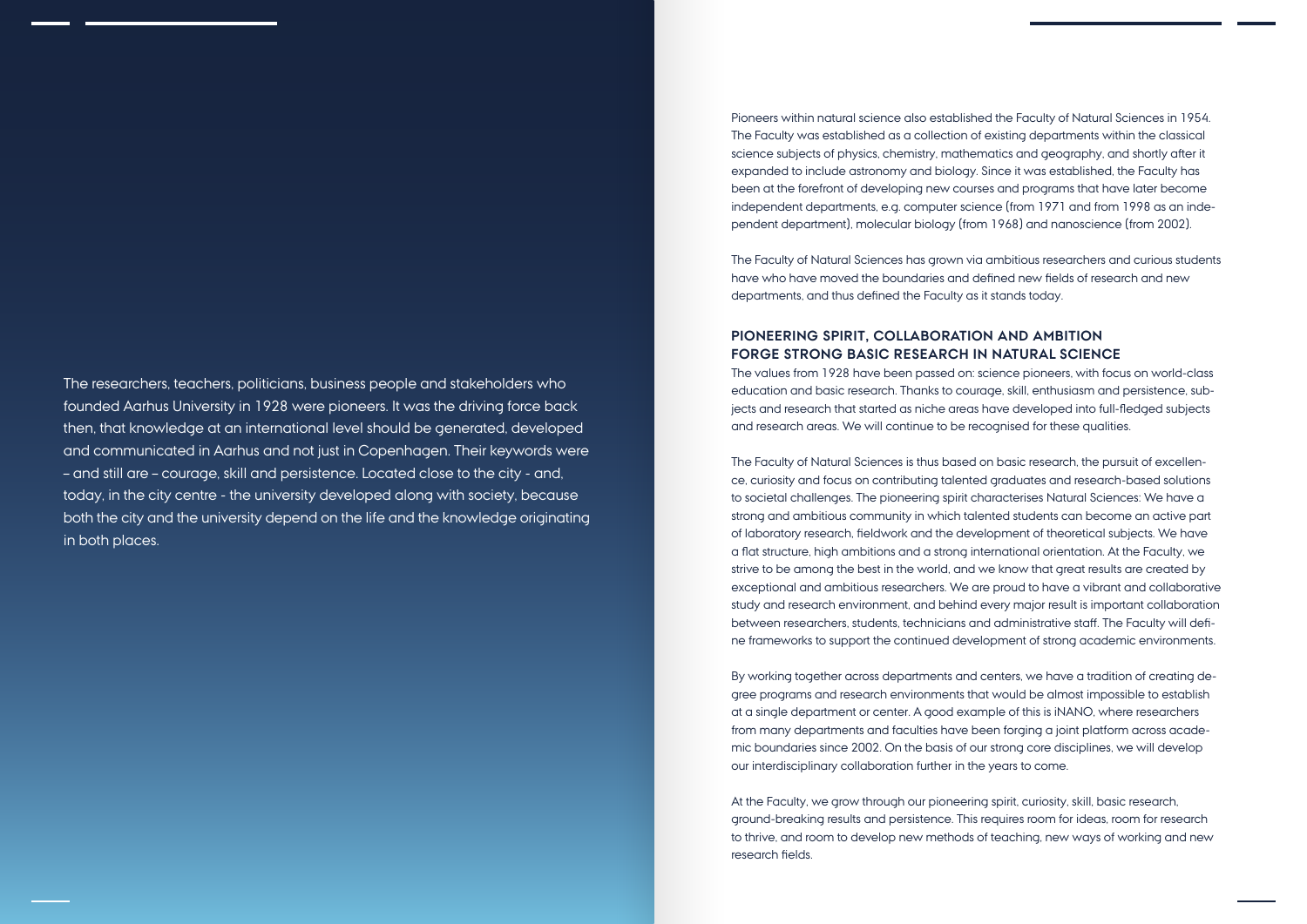When organisations grow, so does interest from society and its need for governance and regulation. This is also the case for Aarhus University and the Faculty of Natural Sciences. The number of rules concerning education, research, employment and international collaboration has grown along with the university environment and our Faculty. Rules support and provide a secure framework for the development of free research and opportunities for development, collaboration and innovation. We constantly challenge ourselves to further streamline our processes, so that we can spend more of our time developing our core tasks together: delivering world-class education and research.

#### **WE NURTURE CURIOSITY AND SHARE OUR KNOWLEDGE**

Not many large university faculties can expand in a coherent location in a city centre, where the cultural life of the city is just outside the door. But we can!

We reap the benefits of our unique and cohesive location in the heart of the city, in the centre of Denmark, and in the centre of the world, with close ties to surrounding society – public institutions, companies and educational institutions – and to international universities and research environments. The IT City Katrinebjerg is a good example of an environment in which researchers, students and companies have been forging a new and vibrant ecosystem for IT research and digitalisation since 1999. We will continue to provide the framework for the dynamic academic communities of the future across organisational boundaries.

At the Faculty, we lead the way in efforts to promote societal interest in the natural science, and to stimulate curiosity and the joy of discovering new things. We will contribute efforts to stimulate young people's curiosity for natural science - from primary/lower secondary school, through upper secondary school and onwards to university. For example, the Science Museums and our popular Public Lectures on Natural Sciences, with many thousands of participants, play a key role, and we will develop this even more for the generations to come.

We will develop our collaboration internally at the Faculty and with other faculties in order to find answers and solutions to how new research can help create a better world. And we have a clear ambition to communicate new research results openly and widely, not only to the people who will apply them but to everyone interested in gaining insight and knowledge. We have the courage to think across departments and faculties, and we reach out to companies and organisations that share our thirst for knowledge and insight.

#### **SUPPORTING TALENT AND CULTIVATING INTERNATIONAL RELATIONS**

The Faculty of Natural Sciences offers an ideal framework for researchers and students to exploit their curiosity and talent and to participate in the top of the international research communities. With room to follow your curiosity comes the responsibility and freedom to develop your talent. Therefore, students, teachers, laboratory technicians, researchers and administrative staff alike have an obligation to develop their skills and produce more and greater results. At the Faculty, we are recognised for striving for ultimate quality: in our degree programmes and teaching, in our research and in the way in which we engage with the world. We are driven by our desire to be at the top of our class, internationally!

Natural science is inherently global. The global community has succeeded in advancing and developing research and changing society by working together across national borders, businesses and universities. We are already part of the global university and research environment, and we are working to be even more visible, both nationally and internationally.

The Faculty has managed to forge an international quality research infrastructure within the framework of a large campus centrally located in Aarhus. At the same time, our researchers own, operate or participate in international research infrastructures in the Arctic, at CERN, ESS and MAX IV in Lund, the Canary Islands and many other places. And we have partnerships all over the world that we will continue to develop.

We are constantly reaching out to the international research community that we are part of - by travelling abroad and by attracting researchers to conferences and positions in Aarhus. We welcome international researchers and students with openness and responsiveness. They should feel that they are even more seen, included and welcome.

#### **WORLD-CLASS DEGREE PROGRAMMES**

We offer and develop world-class degree programmes in which academic excellence and didactics go hand in hand throughout the entire course of study. The degree programmes at Natural Sciences attract dedicated and talented students who, throughout their studies, immerse themselves and hone their skills in the fields of study at the Faculty. One of the particular characteristics of our programmes is close integration between research and education, where internationally recognised researchers provide teaching, and where students are involved in research projects during their studies.

Students should also be clear about how a career path with a degree within natural science can be followed in the private or public sector, e.g. at an upper secondary school, a private company, as an entrepreneur or as a researcher at the university. Regardless of what a student chooses, it is our ambition for all students to be even better prepared and ready to follow the path they choose. That is why we must continually develop our career guidance and our teaching to enhance student awareness of all the options available.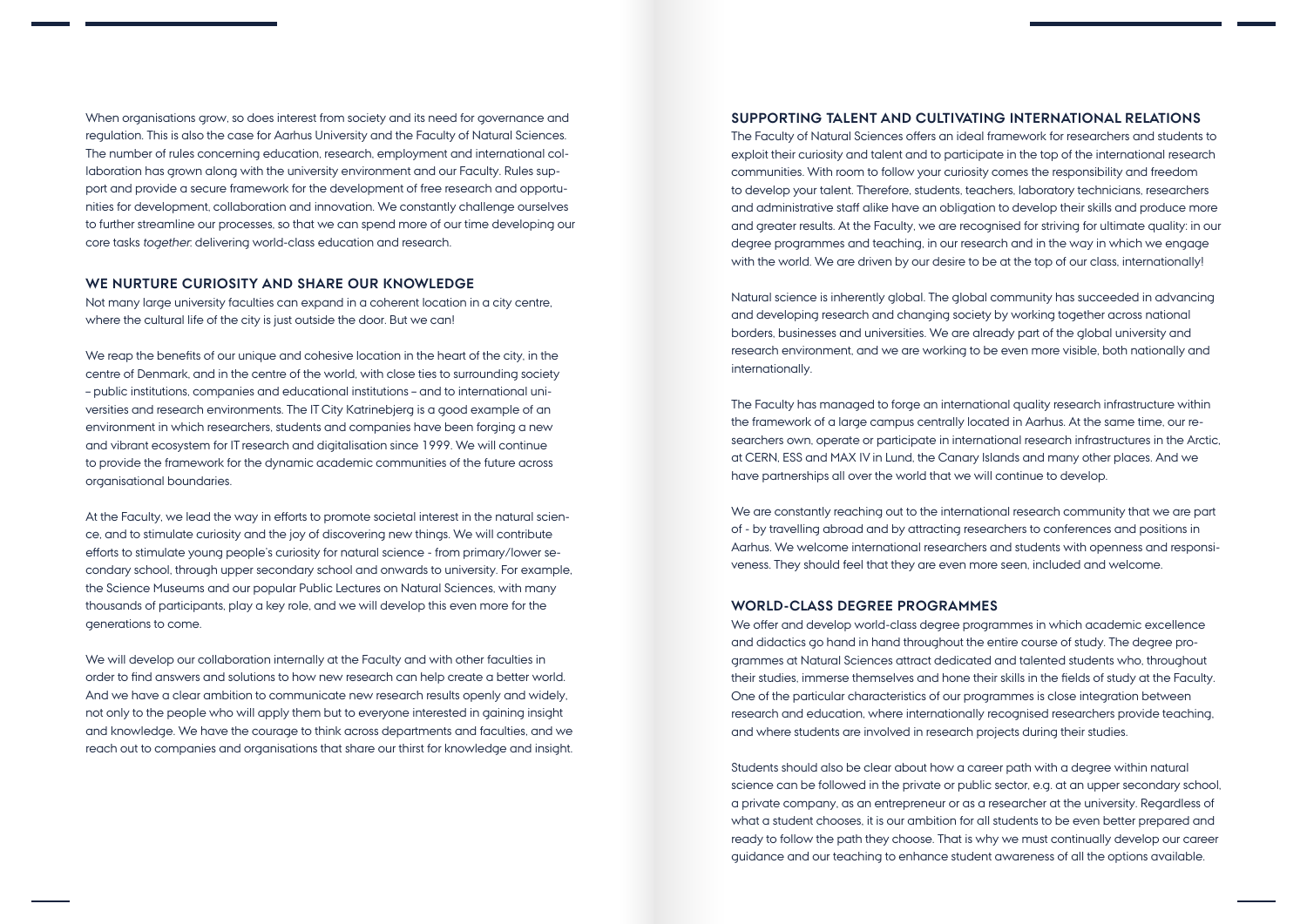### **ATTRACTIVE AND STIMULATING WORKPLACE**

We will develop the Faculty to become an even more attractive workplace for ambitious researchers, teaching staff and administrative personnel – those we produce in-house as well as those we recruit. We will actively reach out and engage with the rest of the world to recruit the best.

We believe that world-class comes from developing and supporting individual careers, so that thoughts, ideas and research initiatives can flourish. The Faculty focuses on clear career paths and clear expectations, so that everyone can see the conditions and the expectations for their continued development. We are committed to a proactive approach to gender equality and diversity as an integral part of our efforts to recruit and to create a good workplace culture.

Pioneers made Aarhus University. Pioneers and ambitious researchers created the Faculty and the departments. And curiosity, excellent research and ambition will give us future degree programmes of the highest quality, more and greater research results, international collaboration and the ability to attract, retain and develop talent.

We will continue to develop our pioneering spirit as well as world-class research and degree programs.

Pioneering spirit, collaboration and ambition forge strong basic research in Natural Science